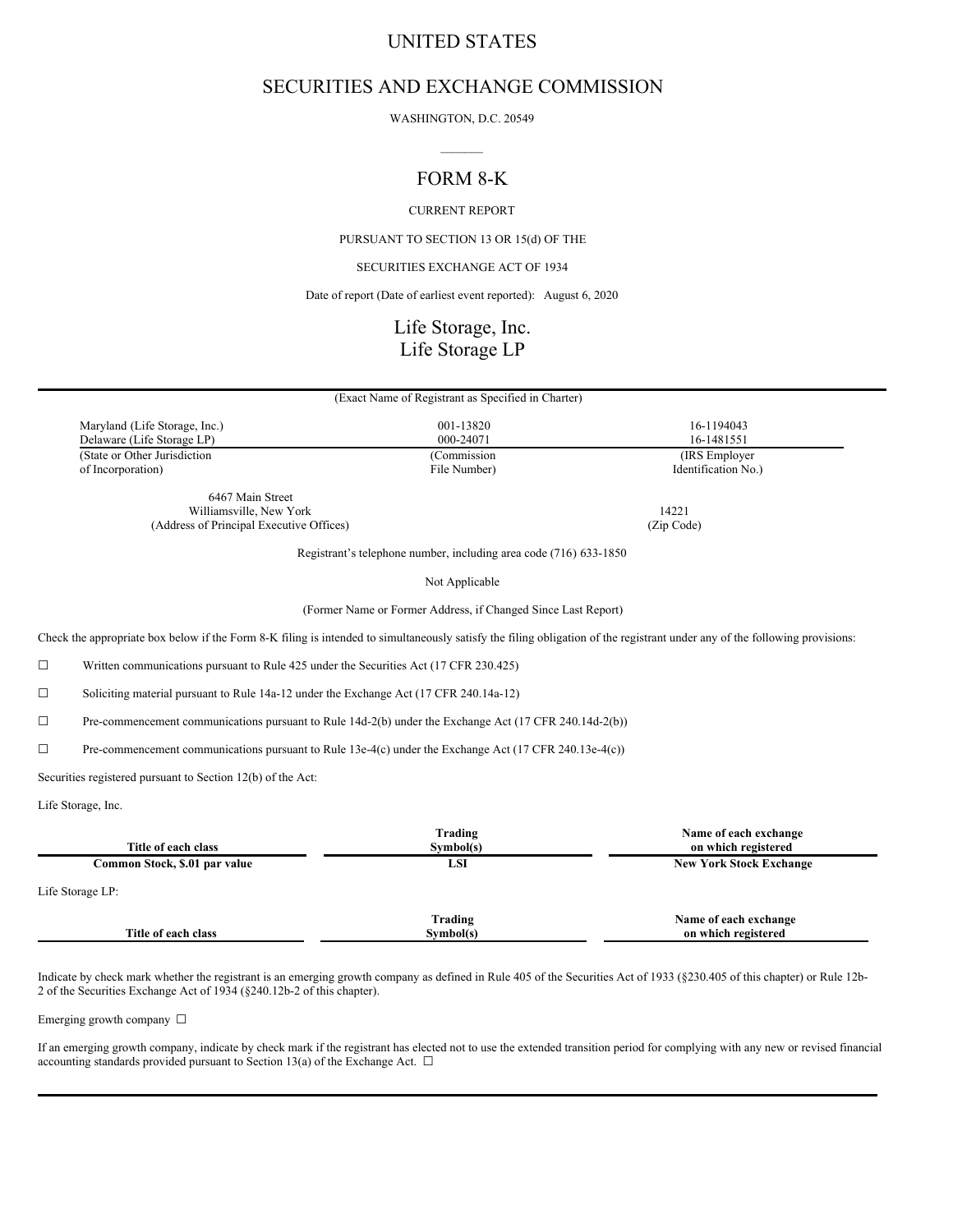#### Item 2.02 Results of Operations and Financial Condition

On August 6, 2020, Life Storage, Inc. (the "Company") issued a press release announcing its financial results for the quarter ended June 30, 2020. A copy of this press release is attached hereto as Exhibit 99.1. The information in Exhibit 99.1 is being furnished pursuant to this Item 2.02 and shall not be deemed "filed" for purposes of Section 18 of the Securities Exchange Act of 1934, or incorporated by reference in any filing thereunder or under the Securities Act of 1933, unless expressly set forth by specific reference in such document.

Item 9.01 Financial Statements and Exhibits

(d) Exhibits

99.1 Press Release dated August 6, 2020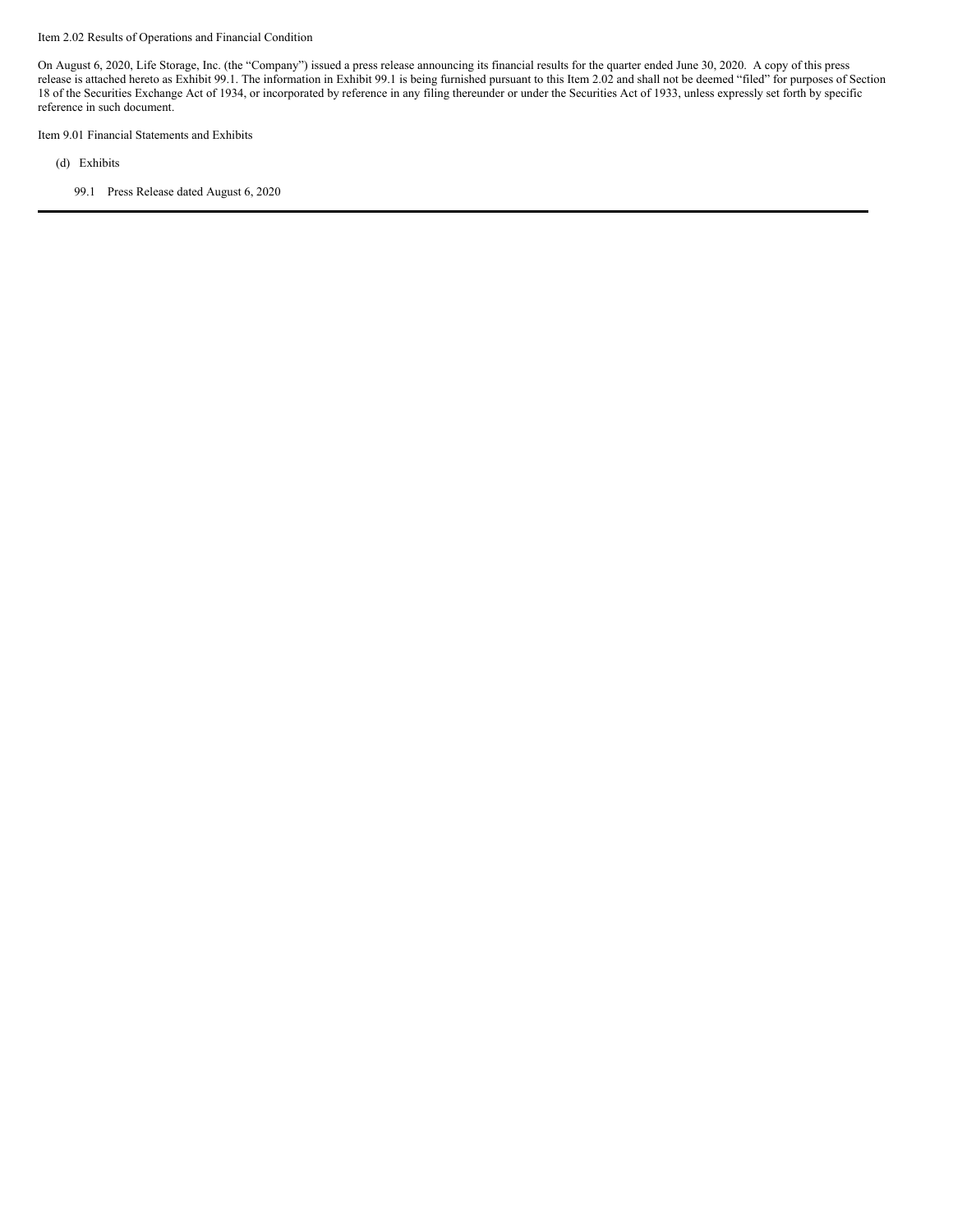#### SIGNATURES

Pursuant to the requirements of the Securities Exchange Act of 1934, the registrant has duly caused this report to be signed on its behalf by the undersigned hereunto duly authorized.

Date: August 6, 2020

LIFE STORAGE, INC. (Registrant)

> By: /s/ Andrew J. Gregoire Andrew J. Gregoire, Chief Financial Officer

LIFE STORAGE LP (Registrant)

> By: /s/ Andrew J. Gregoire Andrew J. Gregoire, Chief Financial Officer

Date: August 6, 2020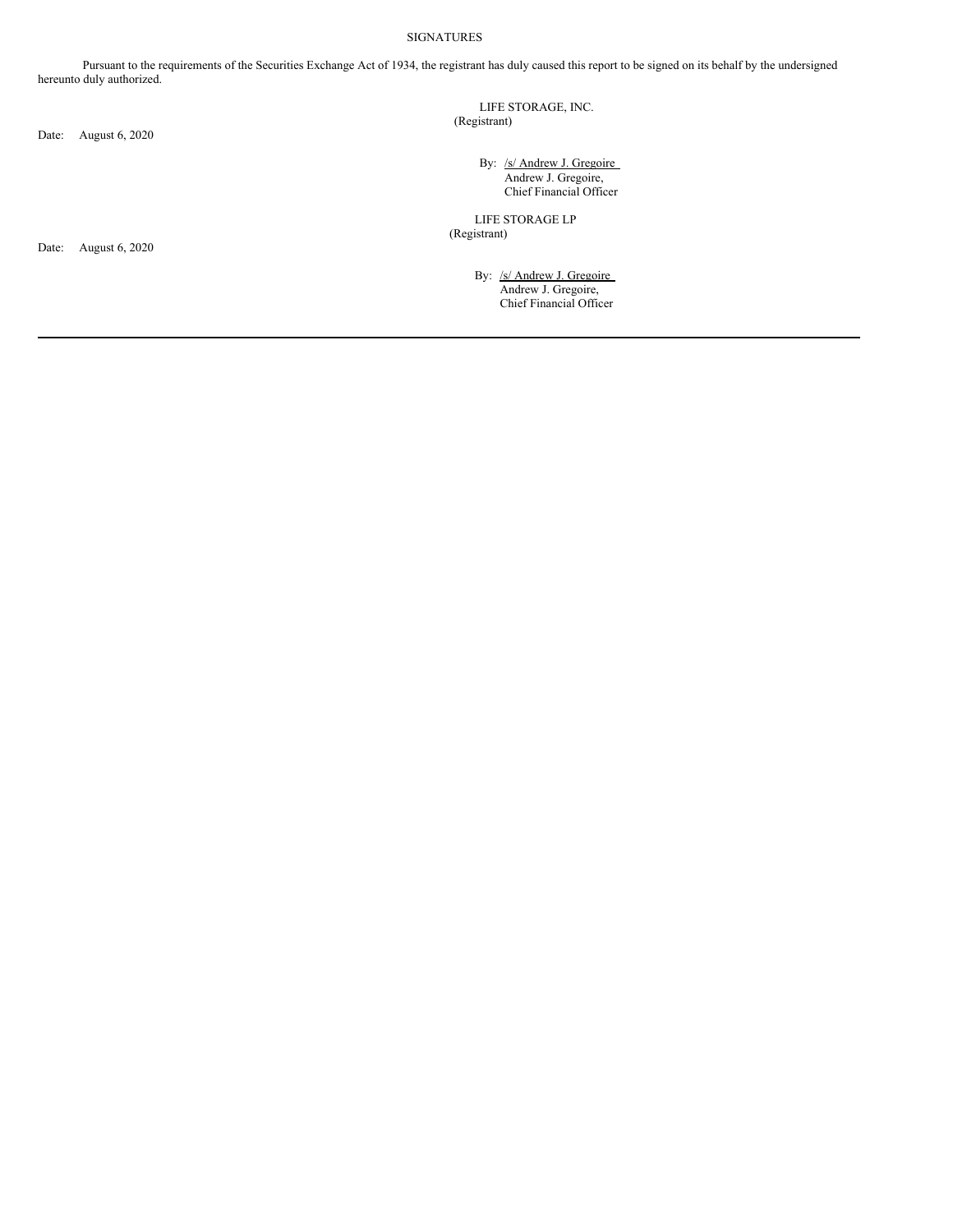Exhibit Index

#### o. De escription

Exhibit No Exhibit 9[9.1](#page-9-0)

Press Release dated August [6,](#page-9-0) 2020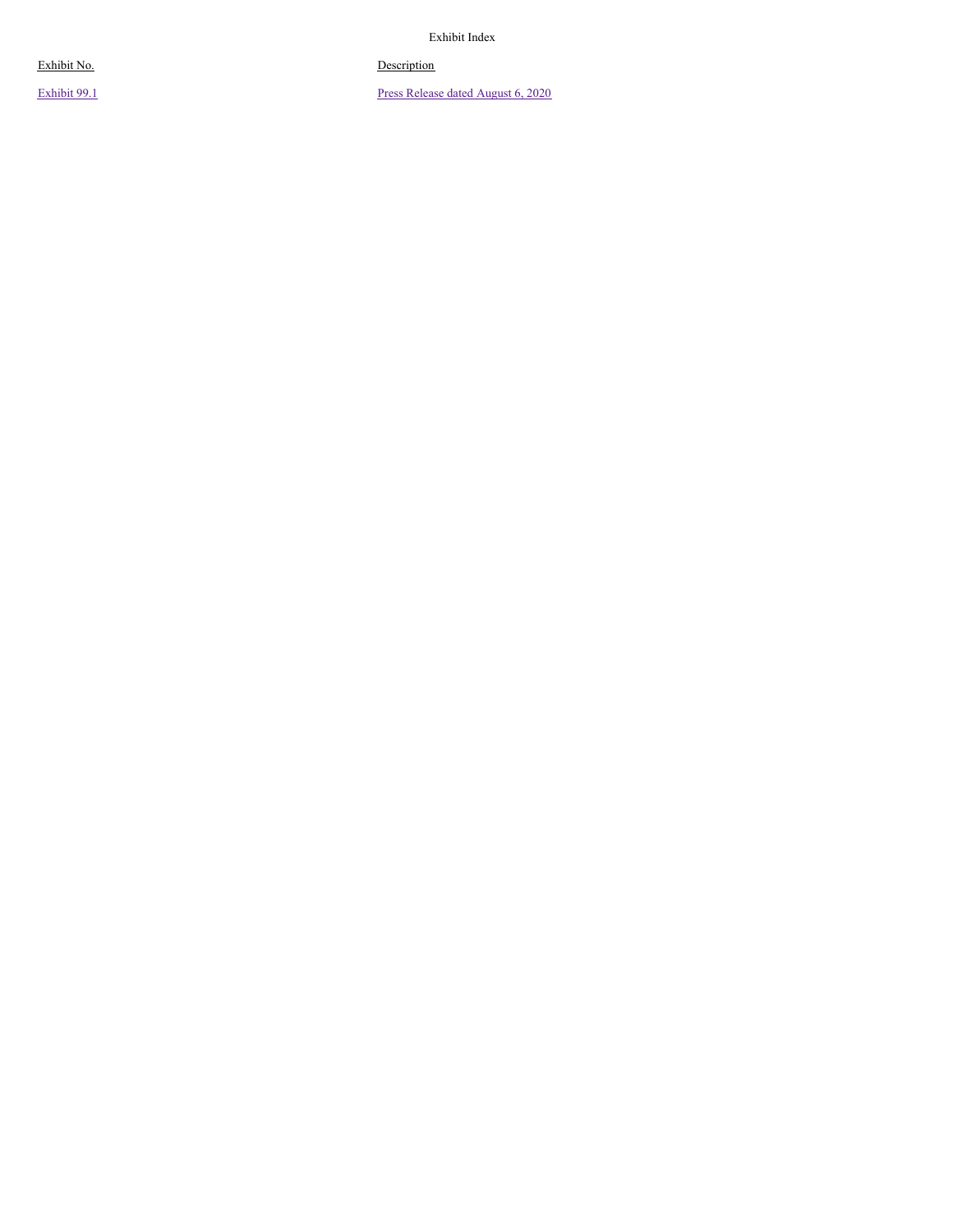## **Life Storage, Inc. Reports Second Quarter Results**

BUFFALO, N.Y.--(BUSINESS WIRE)--August 6, 2020--Life Storage, Inc. (NYSE:LSI), a leading national owner and operator of self-storage properties, reported operating results for the quarter ended June 30, 2020.

#### **Highlights for the Second Quarter Included:**

- Generated net income attributable to common shareholders of \$36.5 million, or \$0.78 per fully diluted common share.
- Achieved adjusted funds from operations ("FFO")<sup>(1)</sup> per fully diluted common share of \$1.42, matching the same period last year.
- Limited year-over-year same store revenue decrease to 2.0% and same store net operating income ("NOI")<sup>(2)</sup> decrease to 2.5%, despite COVID-19 pandemic and related economic disruption.
- Decreased same store operating expenses relative to comparable prior year periods for the third straight quarter.
- Grew management fees by 28.1%; added 13 stores to the Company's third-party management platform, bringing total managed stores at the end of the second  $\bullet$ quarter to 317.
- Reported \$9.5 million in cash and cash equivalents and \$341.9 million in revolving line of credit availability as of June 30, 2020.  $\bullet$
- Completed the roll-out of "Rent Now 2.0," the Company's second generation, fully-digital, dynamic pricing and rental platform that allows customers to selfserve and move into their storage unit with no human interaction; the new pricing alternatives allow customers to select a storage unit from one of three convenience and pricing-based tiers according to their individual needs and preferences.

Joe Saffire, the Company's Chief Executive Officer, stated, "Like all businesses, we were tested in our ability to operate safely and effectively in the face of the unprecedented COVID-19 global health crisis. Though our second quarter financial results were not as originally planned, our team and technology platforms proved once again why I think they are the best in the business. We have seen several positive trends emerge as we continue to attract and retain customers, our efficiency initiatives remain well on track, our balance sheet is strong, and our industry is proving once again to be resilient in the face of challenging economic times."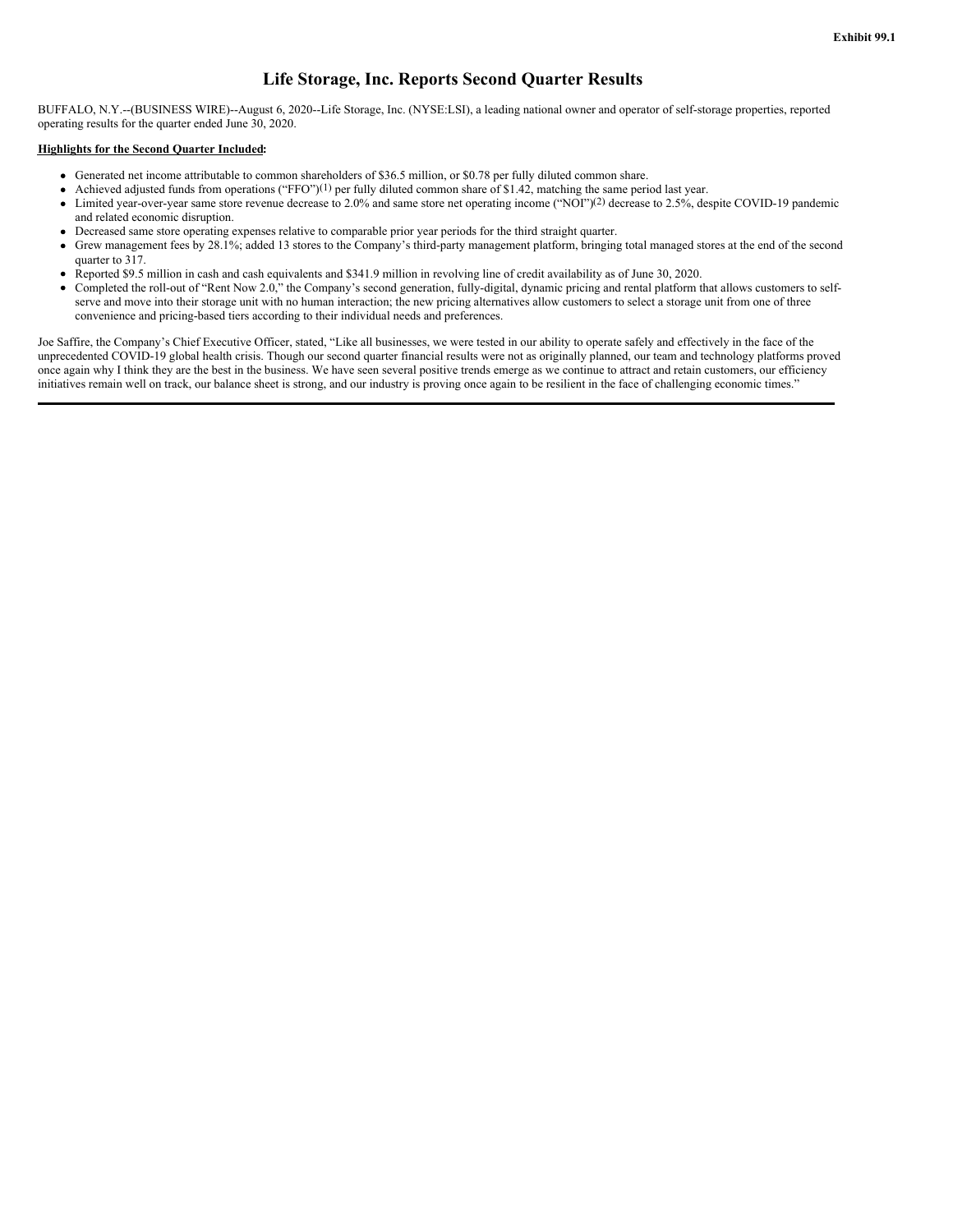#### **COVID-19 PANDEMIC:**

The COVID-19 global health crisis and related economic disruption had an adverse effect on the Company's financial results in the second quarter. For example:

- Same store occupancy was impacted as move-outs declined by 12% during the quarter compared to the same period last year, off-set by lower move-ins, which
- declined by 3.4%. The net impact of this activity resulted in an increase in same store occupancy from 91.5% at June 30, 2019 to 91.9% at June 30, 2020. Move-outs were impacted by the suspension of auction activity for most of the 2nd quarter; had normal auction activity occurred, the Company estimates same  $\bullet$
- store occupancy would have been approximately 91.2% at June 30, 2020.
- The Company similarly curtailed it's existing customer rate increase program significantly in the second quarter.
- The Company collected approximately 99% of rental income in the second quarter of 2020 as compared to pre COVID-19 levels.

The Company resumed performing auctions and rate increases to existing customers in certain markets in June 2020.

### **FINANCIAL RESULTS:**

In the second quarter of 2020, the Company generated net income attributable to common shareholders of \$36.5 million or \$0.78 per fully diluted common share, compared to net income attributable to common shareholders of \$40.7 million, or \$0.87 per fully diluted common share, in the second quarter of 2019. Net income was negatively impacted by the effects of the COVID-19 global health crisis and related economic disruption, such as lower realized rental rates and increased reserves to accounts receivable for curtailed auctions.

Funds from operations for the quarter were \$1.42 per fully diluted common share compared to \$1.45 for the same period last year. Adjusted FFO per fully diluted common share for the quarter was similarly \$1.42, compared to \$1.42 for the quarter ended June 30, 2019, after adjusting 2019 results by \$1.7 million related to the finalization of a lawsuit settlement.

#### **OPERATIONS:**

Same store revenues for the stabilized stores wholly owned by the Company since December 31, 2018 decreased 2.0% from the second quarter of 2019. The decrease resulted from the net impact of a 2.7% decline in realized rental rates and a 20 basis point increase in average occupancy.

Same store operating expenses decreased 1.2% for the second quarter of 2020 compared to the prior year period, primarily due to decreases in payroll and benefits, repair and maintenance, utilities, advertising and office and other operating expenses, partially off-set by increased real estate taxes and internet marketing costs. This is the third straight quarter of declining same store operating expenses when comparing to the same period of the prior year. Same store NOI decreased 2.5% in the second quarter of 2020 as compared to the second quarter of 2019.

The Company's 2020 same store pool consists of the 517 stabilized stores wholly owned since December 31, 2018. Twenty-two of the stores purchased through December 31, 2019 at certificate of occupancy or that were in the early stages of lease-up are not included, regardless of their current occupancies. The Company believes that occupancy levels achieved during the lease-up period, using discounted rates, are not truly indicative of a new store's performance, and therefore do not result in a meaningful year-over-year comparison in future years. The Company will include such stores in its same store pool in the second year after the stores achieve 80% sustained occupancy using market rates and incentives.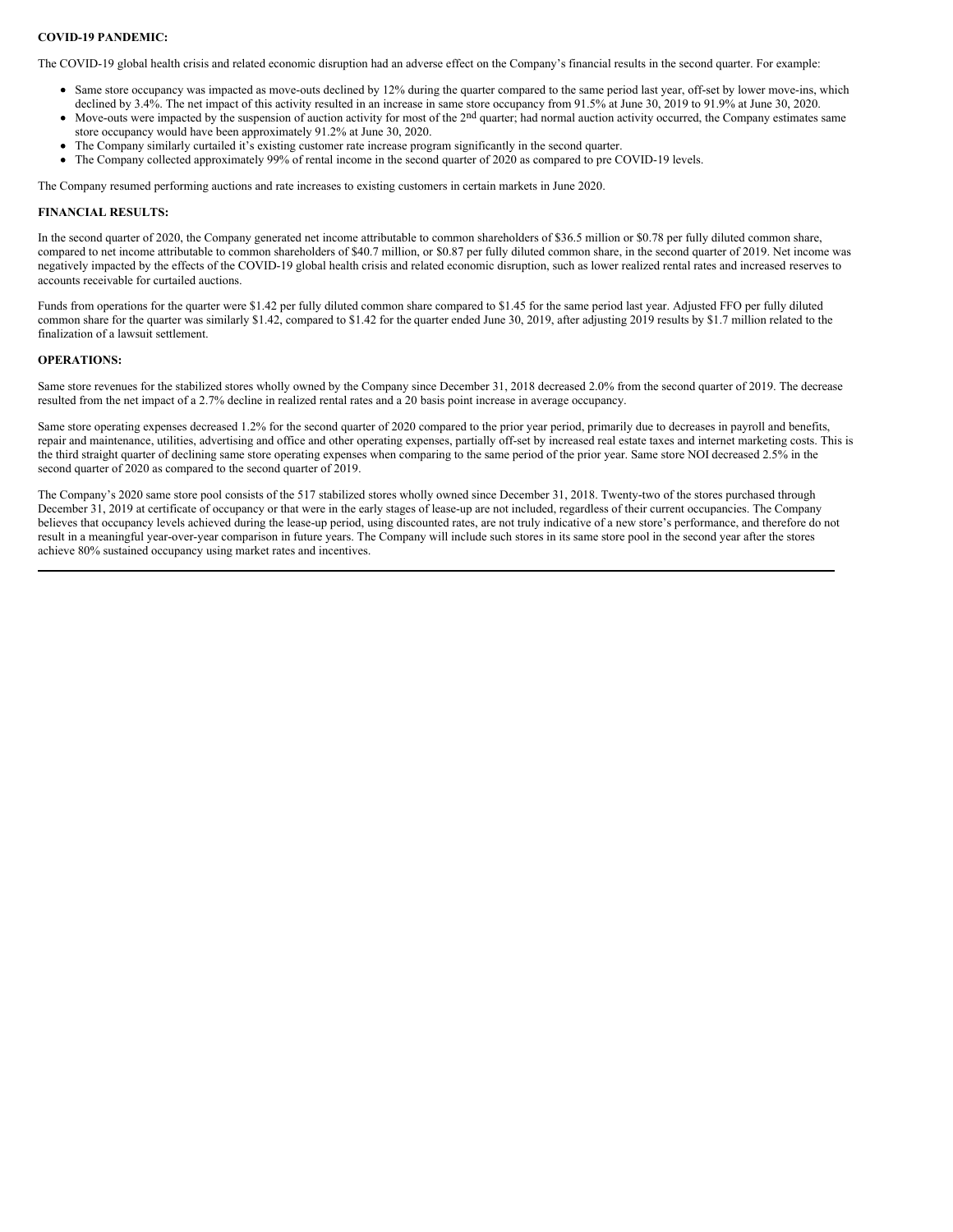#### **PORTFOLIO TRANSACTIONS:**

#### Wholly Owned Portfolio

Subsequent to June 30, 2020, the Company entered into a contract to acquire a self-storage facility in Trenton, NJ for a purchase price of \$13.7 million. The purchase of this facility is subject to customary conditions to closing, and there is no assurance that this facility will be acquired.

#### Joint Venture Portfolio

During the quarter, the Company entered into three joint ventures, each of which is developing self-storage facilities in the greater New York City market. The Company's total expected equity commitment is \$6.8 million, representing various minority interest ownership percentages ranging from 17% to 25%. The Company contributed \$1.5 million to the joint ventures during the quarter.

#### **THIRD-PARTY MANAGEMENT:**

The Company continues to aggressively and profitably grow its third-party management platform. During the quarter, the Company added 13 stores. As of quarter end, the Company managed 317 facilities in total, including those in which it owns a minority interest.

#### **FINANCIAL POSITION:**

At June 30, 2020, the Company had approximately \$9.5 million of cash on hand, and \$341.9 million available on its line of credit. With no debt maturities until August 2021 (\$100 million) and an average debt maturity of 6.3 years, the Company believes it has adequate liquidity to navigate this period of COVID-19 related disruption.

Below are key financial ratios at June 30, 2020:

| • Debt to Enterprise Value (at            |          |
|-------------------------------------------|----------|
| \$94.95/share)                            | 31.6%    |
| • Debt to Book Cost of Storage Facilities | $42.2\%$ |
| • Debt to Recurring Annualized EBITDA     | 6.0x     |
| • Debt Service Coverage                   | 44x      |
|                                           |          |

#### **COMMON STOCK DIVIDEND:**

Subsequent to quarter end, the Company's Board of Directors approved a quarterly dividend to \$1.07 per share, or \$4.28 annualized. The dividend was paid on July 27, 2020 to shareholders of record on July 14, 2020.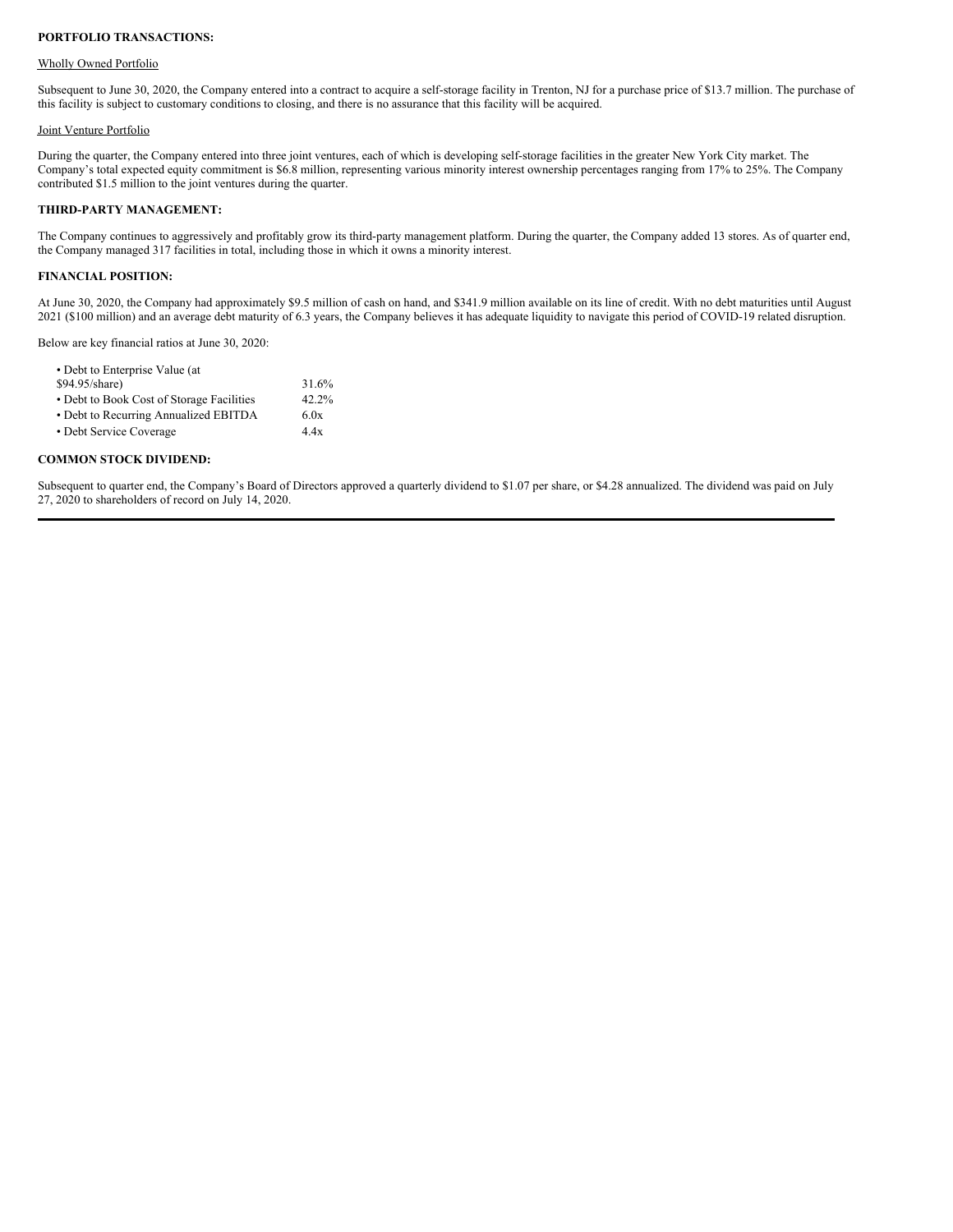#### **YEAR 2020 EARNINGS GUIDANCE:**

Continued uncertainties resulting from the ongoing COVID-19 pandemic and related economic disruption across the country and its impact on customer demand in individual markets, continue to make it challenging to provide an outlook and guidance with reasonable accuracy. Therefore, the Company will continue with suspension of quantitative guidance and revisit this practice next quarter.

However, the Company believes it is well positioned to continue to strengthen its share of the resilient self-storage markets it serves due to its disciplined business model and a strong balance sheet to support its strategic initiatives. Additionally, the Company believes that current market trends support a solid outlook for the remainder of the year. For example, in July 2020:

- Same store move-ins were 16.5% higher than July 2019 and same store move-outs were 11.7% lower than the same period last year. As a result, same store occupancy at July 31, 2020 was 93.0% as compared to 91.3% at July 31, 2019. Had auctions not been curtailed due to the COVID-19 health crisis, the Company estimates same store occupancy would have been 92.3% at July 31, 2020.
- The number of markets where the Company has resumed auction activities and its existing customer rate increase program has continued to increase with limited exceptions.

Based on improving demand, demonstrated expense control and current general market activity, the Company anticipates that the second half of 2020 will be stronger than the same period last year as it relates to adjusted funds from operations per share performance.

#### **FORWARD LOOKING STATEMENTS:**

When used in this news release, the words "intends," "believes," "expects," "anticipates," and similar expressions are intended to identify "forward-looking statements" within the meaning of that term in Section 27A of the Securities Act of 1933 and in Section 21E of the Securities Exchange Act of 1934. Such forwardlooking statements involve known and unknown risks, uncertainties and other factors, which may cause the actual results, performance or achievements of the Company to be materially different from those expressed or implied by such forward-looking statements. Such factors include, but are not limited to, the effect of competition from new self-storage facilities, which would cause rents and occupancy rates to decline; risks associated with the COVID-19 global health crisis or similar events, including but not limited to (i) the impact to the health of our employees and/or customers, (ii) the negative impacts to the economy and to self-storage customers which could reduce the demand for self-storage or reduce our ability to collect rent, (iii) reducing or eliminating our ability to increase rents charged to our current or future customers, (iv) limiting our ability to collect rent from or evict past due customers, (v) we could see an increase in move-outs of longer-term customers due to the economic uncertainty and significant rise in unemployment resulting from the COVID-19 global health crisis which could lead to lower occupancies and reduced average rental rates as longer-term customers are replaced with new customers at lower rates, and (vi) potential negative impacts on the cost and availability of debt and equity which could have a negative impact on our capital and growth plans; the Company's ability to evaluate, finance and integrate acquired businesses into the Company's existing business and operations; the Company's ability to effectively compete in the industry in which it does business; the Company's existing indebtedness may mature in an unfavorable credit environment, preventing refinancing or forcing refinancing of the indebtedness on terms that are not as favorable as the existing terms; interest rates may fluctuate, impacting costs associated with the Company's outstanding floating rate debt; the Company's ability to comply with debt covenants; any future ratings on the Company's debt instruments; regional concentration of the Company's business may subject it to economic downturns in the states of Florida and Texas; the Company's reliance on its call center; and tax law changes that may change the taxability of future income.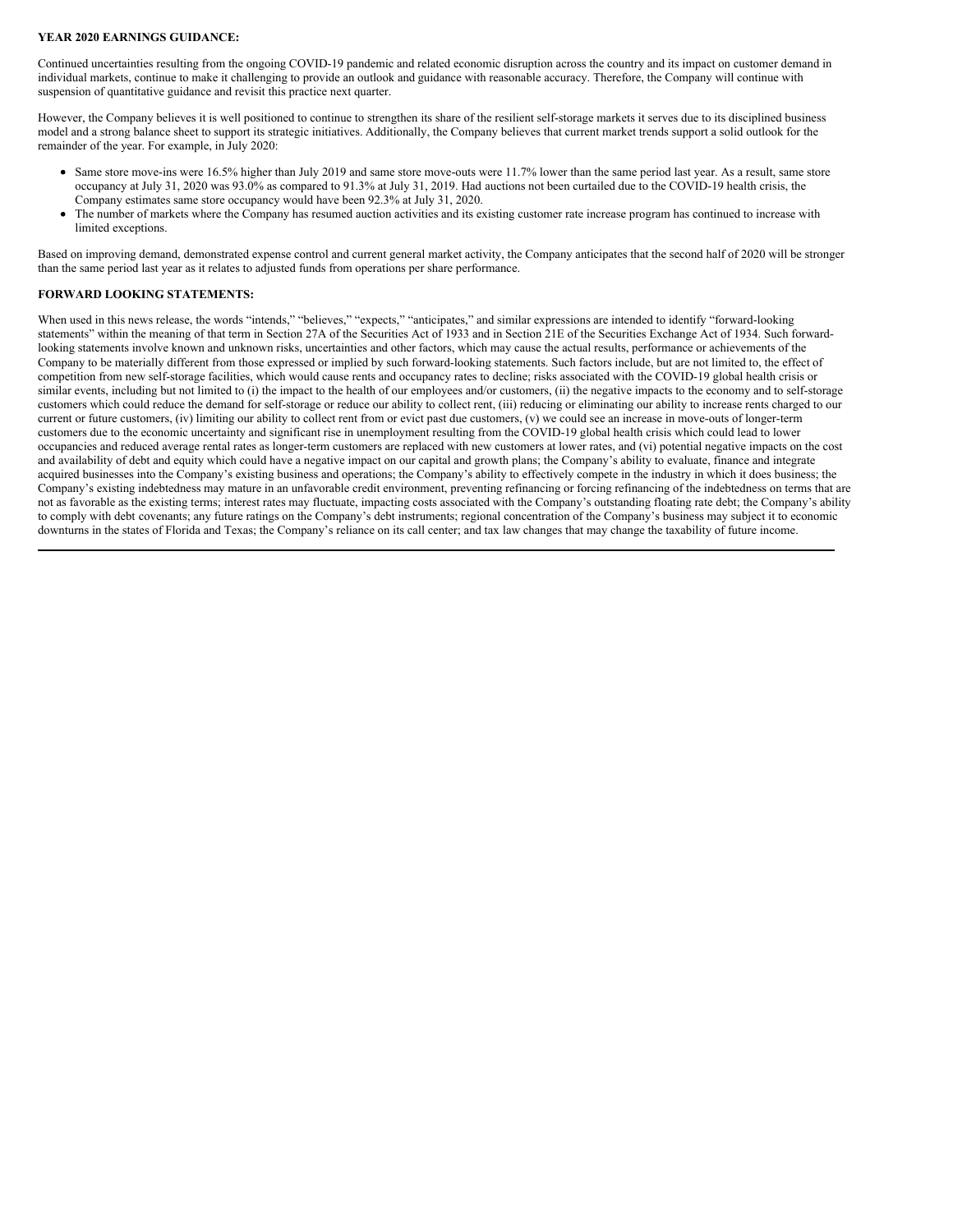#### **CONFERENCE CALL:**

Life Storage will hold its Second Quarter Earnings Release Conference Call at 9:00 a.m. Eastern Time on Friday, August 7, 2020. To help avoid connection delays, participants are encouraged to pre-register using this link. Anyone unable to pre-register may access the conference call at 844-707-6940 (domestic) or 412-317-5702 (international). Management will accept questions from registered financial analysts after prepared remarks; all others are encouraged to listen to the call via webcast by accessing the investor relations tab at lifestorage.com. The webcast will be archived for a period of six months.

#### **ABOUT LIFE STORAGE, INC:**

Life Storage, Inc. is a self-administered and self-managed equity REIT that is in the business of acquiring and managing self-storage facilities. Located in Buffalo, New York, the Company operates more than 875 storage facilities in 29 states and Ontario, Canada. The Company serves both residential and commercial storage customers with storage units rented by month. Life Storage consistently provides responsive service to approximately 475,000 customers, making it a leader in the industry. For more information visit http://invest.lifestorage.com.

#### **Life Storage, Inc. Balance Sheet Data (unaudited)**

| (dollars in thousands)                                              | June 30,<br>2020 | December 31,<br>2019    |
|---------------------------------------------------------------------|------------------|-------------------------|
| Assets                                                              |                  |                         |
| Investment in storage facilities:                                   |                  |                         |
| Land                                                                | $$904,475$ \$    | 884,235                 |
| Building, equipment and construction in progress                    | 3,993,901        | 3,865,238               |
|                                                                     | 4,898,376        | 4,749,473               |
| Less: accumulated depreciation                                      | (810,709)        | (756, 333)              |
| Investment in storage facilities, net                               | 4,087,667        | 3,993,140               |
| Cash and cash equivalents                                           | 9,518            | 17,458                  |
| Accounts receivable                                                 | 11,575           | 12,218                  |
| Receivable from joint ventures                                      | 797              | 1,302                   |
| Investment in joint ventures                                        | 147,749          | 154,984                 |
| Prepaid expenses                                                    | 9,761            | 7,771                   |
| Intangible asset - in-place customer leases                         | 1,832            | 2,910                   |
| Trade name                                                          | 16,500           | 16,500                  |
| Other assets                                                        | 25,865           | 26,681                  |
| <b>Total Assets</b>                                                 |                  | \$4,311,264 \$4,232,964 |
| Liabilities                                                         |                  |                         |
| Line of credit                                                      | 158,000 \$<br>S. | 65,000                  |
| Term notes, net                                                     | 1,859,539        | 1,858,271               |
| Accounts payable and accrued liabilities                            | 89,124           | 103,942                 |
| Deferred revenue                                                    | 14,433           | 11,699                  |
| Mortgages payable                                                   | 34,519           | 34,851                  |
| <b>Total Liabilities</b>                                            | 2,155,615        | 2,073,763               |
| Noncontrolling redeemable Operating Partnership Units at redemption |                  |                         |
| value                                                               | 22,968           | 26,307                  |
| Equity                                                              |                  |                         |
| Common stock                                                        | 469              | 467                     |
| Additional paid-in capital                                          | 2,400,382        | 2,376,723               |
| Accumulated deficit                                                 | (262,670)        | (238, 338)              |
| Accumulated other comprehensive loss                                | (5,500)          | (5,958)                 |
| <b>Total Shareholders' Equity</b>                                   | 2,132,681        | 2,132,894               |
| Total Liabilities and Shareholders' Equity                          | \$4,311,264 \$   | 4,232,964               |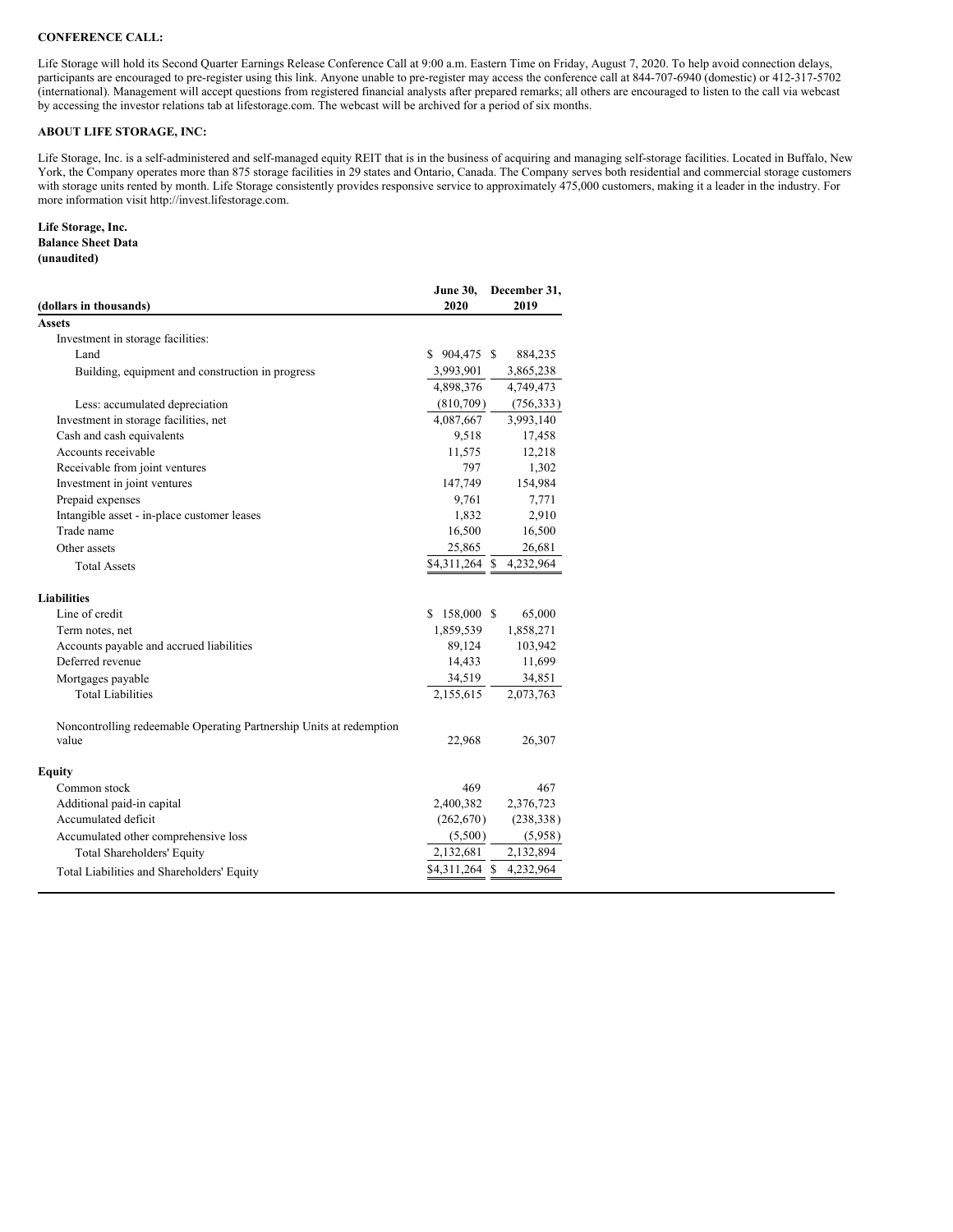#### <span id="page-9-0"></span>**Life Storage, Inc. Consolidated Statements of Operations (unaudited)**

|    | to             |                          | to                                               | to                                |                                                   |                                                                                                                                                                                                                                                      | to                                                                                               |
|----|----------------|--------------------------|--------------------------------------------------|-----------------------------------|---------------------------------------------------|------------------------------------------------------------------------------------------------------------------------------------------------------------------------------------------------------------------------------------------------------|--------------------------------------------------------------------------------------------------|
|    |                |                          |                                                  |                                   |                                                   |                                                                                                                                                                                                                                                      | June 30, 2019                                                                                    |
|    |                |                          |                                                  |                                   |                                                   |                                                                                                                                                                                                                                                      |                                                                                                  |
| \$ |                |                          |                                                  |                                   |                                                   |                                                                                                                                                                                                                                                      | 253,060                                                                                          |
|    | 14,009         |                          | 12,855                                           |                                   |                                                   |                                                                                                                                                                                                                                                      | 22,145                                                                                           |
|    | 4,176          |                          | 3,260                                            |                                   |                                                   |                                                                                                                                                                                                                                                      | 6,347                                                                                            |
|    | 147,013        |                          | 145,028                                          |                                   |                                                   |                                                                                                                                                                                                                                                      | 281,552                                                                                          |
|    |                |                          |                                                  |                                   |                                                   |                                                                                                                                                                                                                                                      |                                                                                                  |
|    | 32,247         |                          | 33,433                                           |                                   |                                                   |                                                                                                                                                                                                                                                      | 64,594                                                                                           |
|    | 17,614         |                          | 16,219                                           |                                   |                                                   |                                                                                                                                                                                                                                                      | 32,311                                                                                           |
|    | 12,223         |                          | 10,510                                           |                                   |                                                   |                                                                                                                                                                                                                                                      | 22,847                                                                                           |
|    | $\overline{a}$ |                          | 141                                              |                                   | $\overline{a}$                                    |                                                                                                                                                                                                                                                      | 283                                                                                              |
|    | 27,536         |                          | 25,623                                           |                                   |                                                   |                                                                                                                                                                                                                                                      | 51,507                                                                                           |
|    | 1,451          |                          | 535                                              |                                   |                                                   |                                                                                                                                                                                                                                                      | 880                                                                                              |
|    | 91,071         |                          | 86,461                                           |                                   |                                                   |                                                                                                                                                                                                                                                      | 172,422                                                                                          |
|    |                |                          | $\overline{a}$                                   |                                   |                                                   |                                                                                                                                                                                                                                                      | 1,076                                                                                            |
|    | 55,942         |                          | 58,567                                           |                                   |                                                   |                                                                                                                                                                                                                                                      | 110,206                                                                                          |
|    |                |                          |                                                  |                                   |                                                   |                                                                                                                                                                                                                                                      |                                                                                                  |
|    |                |                          | (18, 759)                                        |                                   |                                                   |                                                                                                                                                                                                                                                      | (36,578)                                                                                         |
|    | $\overline{c}$ |                          | 46                                               |                                   | 7                                                 |                                                                                                                                                                                                                                                      | 51                                                                                               |
|    | 970            |                          | 1,110                                            |                                   |                                                   |                                                                                                                                                                                                                                                      | 1,921                                                                                            |
|    | 36,648         |                          | 40,964                                           |                                   |                                                   |                                                                                                                                                                                                                                                      | 75,600                                                                                           |
|    |                |                          |                                                  |                                   |                                                   |                                                                                                                                                                                                                                                      | (404)                                                                                            |
|    |                |                          |                                                  |                                   |                                                   |                                                                                                                                                                                                                                                      | 75,196                                                                                           |
|    |                |                          |                                                  |                                   |                                                   |                                                                                                                                                                                                                                                      |                                                                                                  |
| \$ | 0.78           | \$                       | 0.87                                             |                                   |                                                   | S                                                                                                                                                                                                                                                    | 1.61                                                                                             |
| \$ | 0.78           | \$                       |                                                  |                                   |                                                   |                                                                                                                                                                                                                                                      | 1.61                                                                                             |
|    |                |                          |                                                  |                                   |                                                   |                                                                                                                                                                                                                                                      | 46,573,541                                                                                       |
|    |                |                          |                                                  |                                   |                                                   |                                                                                                                                                                                                                                                      | 46,633,957                                                                                       |
|    | 1.07           | \$                       | 1.00S                                            |                                   | $2.14 \text{ }$ \$                                |                                                                                                                                                                                                                                                      | 2.00                                                                                             |
| S  |                |                          |                                                  |                                   |                                                   |                                                                                                                                                                                                                                                      |                                                                                                  |
|    |                |                          |                                                  |                                   |                                                   |                                                                                                                                                                                                                                                      |                                                                                                  |
|    |                |                          |                                                  |                                   |                                                   |                                                                                                                                                                                                                                                      |                                                                                                  |
| \$ | 19,678 \$      |                          | 18,196 \$                                        | 39,311 \$                         |                                                   |                                                                                                                                                                                                                                                      | 35,478                                                                                           |
|    | 588            |                          | 563                                              | 1,202                             |                                                   |                                                                                                                                                                                                                                                      | 1,100                                                                                            |
|    | \$             | 46,844,888<br>46,906,138 | 128,828 \$<br>(20, 266)<br>(191)<br>\$<br>36,457 | (222)<br>46,582,235<br>46,631,214 | 128,913 \$<br>40,742 \$<br>S<br>0.87 <sup>5</sup> | June 30, 2020 June 30, 2019 June 30, 2020<br>27,631<br>8,589<br>293,956<br>65,097<br>35,022<br>25,129<br>54,564<br>2,753<br>182,565<br>302<br>111,693<br>(40, 513)<br>2,086<br>73,273<br>(383)<br>72,890<br>1.56<br>1.56<br>46,761,063<br>46,828,517 | April 1, 2020 April 1, 2019 January 1, 2020 January 1, 2019<br>257,736 \$<br><sup>\$</sup><br>-S |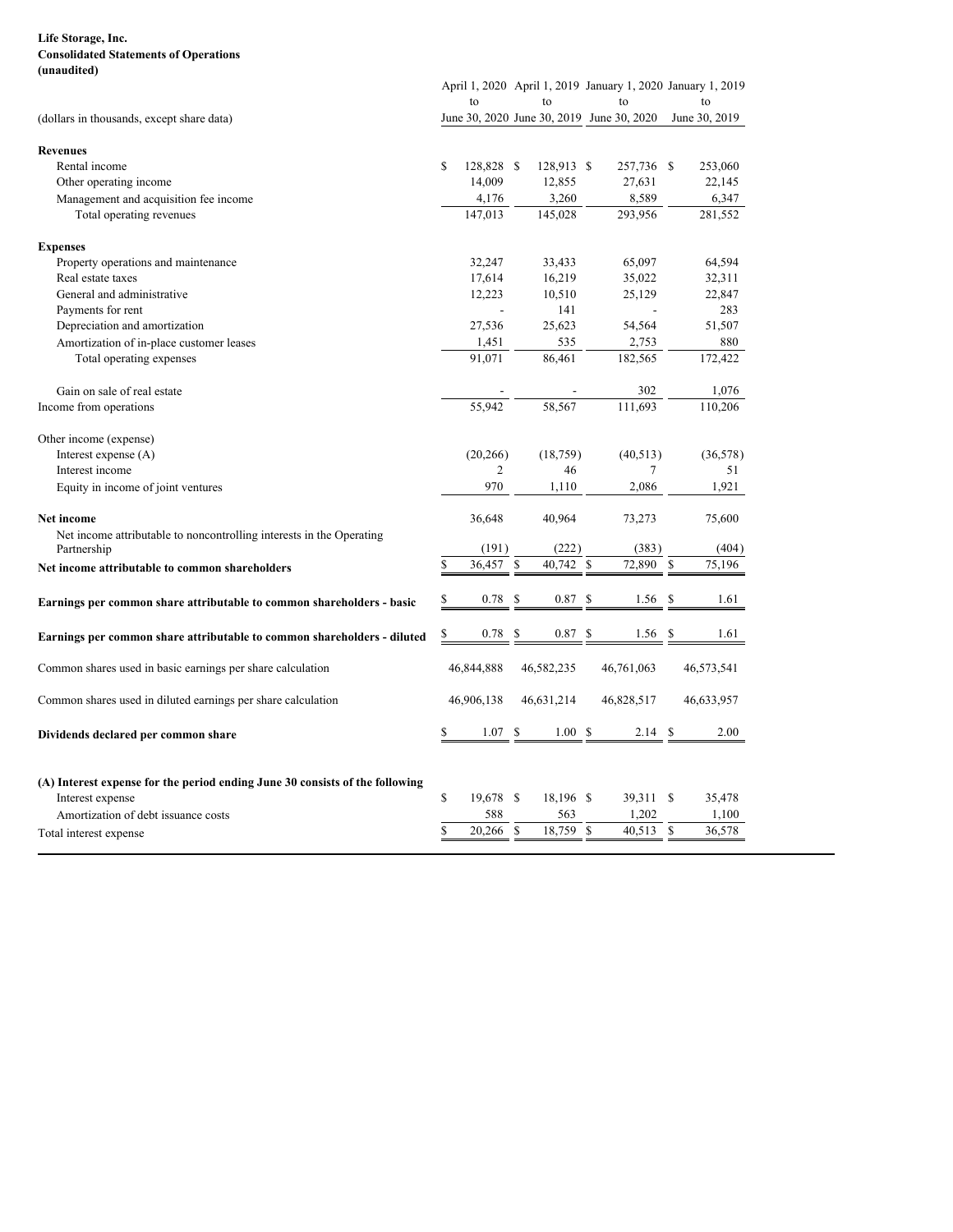#### **Life Storage, Inc. Computation of Funds From Operations (FFO) (1) (unaudited)**

|                                                                    |    |                          |               |              | April 1, 2020 April 1, 2019 January 1, 2020 January 1, 2019 |    |               |
|--------------------------------------------------------------------|----|--------------------------|---------------|--------------|-------------------------------------------------------------|----|---------------|
|                                                                    |    | to                       |               | to           | to                                                          |    | to            |
| (dollars in thousands, except share data)                          |    |                          |               |              | June 30, 2020 June 30, 2019 June 30, 2020                   |    | June 30, 2019 |
| Net income attributable to common shareholders                     | \$ | 36,457                   | -S            | 40,742 \$    | 72,890                                                      | -S | 75,196        |
| Noncontrolling interests in the Operating Partnership              |    | 191                      |               | 222          | 383                                                         |    | 404           |
| Depreciation of real estate and amortization of intangible         |    |                          |               |              |                                                             |    |               |
| assets exclusive of debt issuance costs                            |    | 28,398                   |               | 25,722       | 56,140                                                      |    | 51,528        |
| Depreciation and amortization from unconsolidated joint ventures   |    | 1,682                    |               | 1,460        | 3,478                                                       |    | 2,870         |
| Funds from operations allocable to noncontrolling                  |    |                          |               |              |                                                             |    |               |
| interest in Operating Partnership                                  |    | (348)                    |               | (369)        | (694)                                                       |    | (695)         |
| Funds from operations available to common shareholders             |    | 66,380                   |               | 67,777       | 132,197                                                     |    | 129,303       |
| FFO per share - diluted                                            | S  | $1.42 \quad$ \$          |               | 1.45 S       | 2.82 S                                                      |    | 2.77          |
| <b>Adjustments to FFO</b>                                          |    |                          |               |              |                                                             |    |               |
| Lawsuit settlement                                                 | \$ | $\overline{\phantom{0}}$ | <sup>\$</sup> | $(1,651)$ \$ | $\overline{\phantom{a}}$                                    | -S | (1,651)       |
| Gain on sale of land                                               |    |                          |               |              | (302)                                                       |    | (1,076)       |
| Acquisition fee                                                    |    |                          |               |              | (217)                                                       |    |               |
| Costs related to officer's retirement                              |    |                          |               |              |                                                             |    | 443           |
| Funds from operations resulting from non-recurring items           |    |                          |               |              |                                                             |    |               |
| allocable to noncontrolling interest in Operating Partnership      |    |                          |               | 9            | 3                                                           |    | 12            |
| Adjusted funds from operations available to common<br>shareholders |    | 66,380                   |               | 66,135       | 131,681                                                     |    | 127,031       |
| Adjusted FFO per share - diluted                                   | \$ | $1.42 \quad$ \$          |               | 1.42 S       | 2.81S                                                       |    | 2.72          |
| Common shares - diluted                                            |    | 46,906,138               |               | 46,631,214   | 46,828,517                                                  |    | 46,633,957    |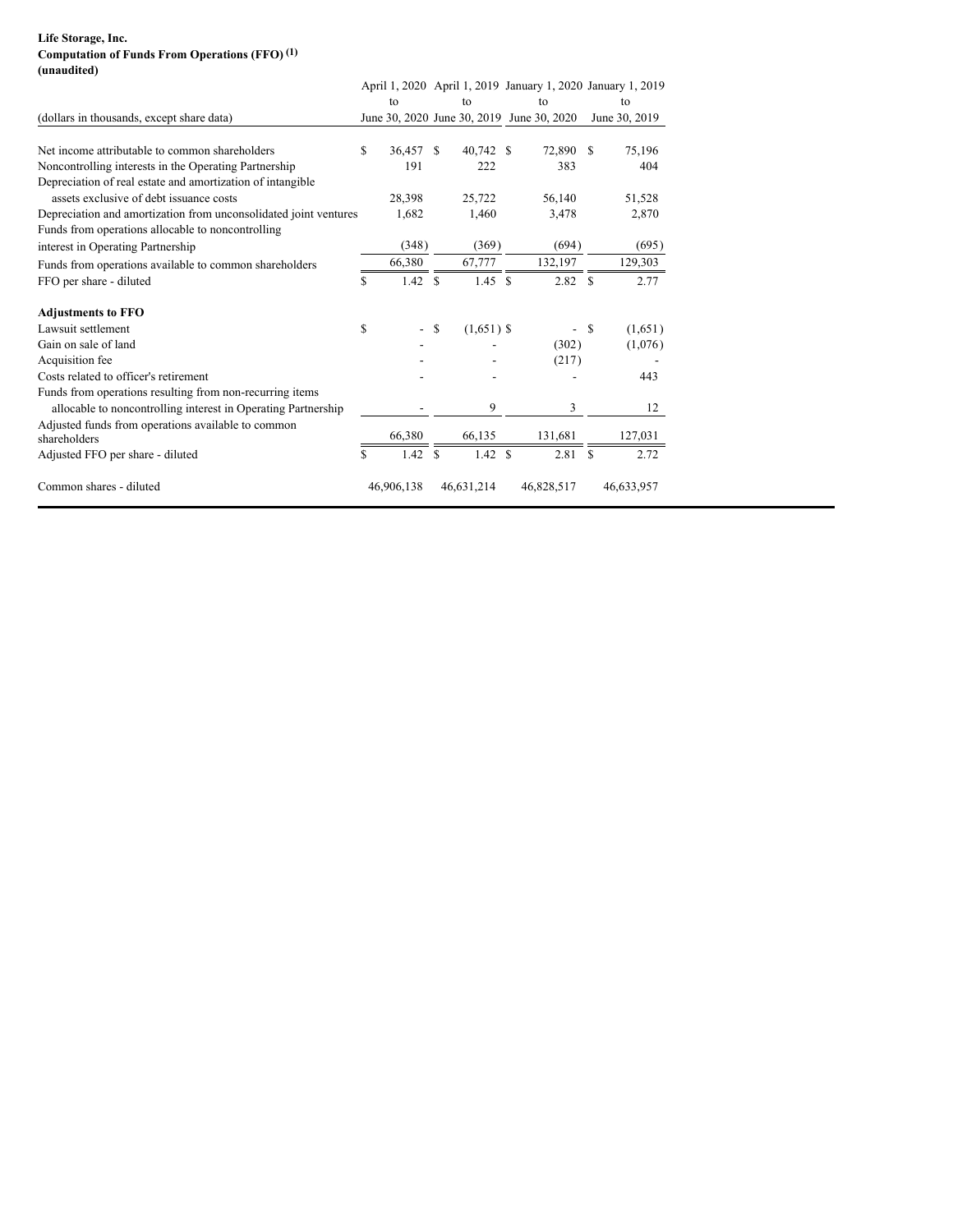#### **Life Storage, Inc. Computation of Net Operating Income (2) (unaudited)**

|                                                       |    |           |               |           |    |                                           |          | April 1, 2020 April 1, 2019 January 1, 2020 January 1, 2019 |
|-------------------------------------------------------|----|-----------|---------------|-----------|----|-------------------------------------------|----------|-------------------------------------------------------------|
|                                                       |    | to        |               | to        |    | to                                        |          | to                                                          |
| (dollars in thousands)                                |    |           |               |           |    | June 30, 2020 June 30, 2019 June 30, 2020 |          | June 30, 2019                                               |
| Net Income                                            | \$ | 36,648    | -S            | 40,964 \$ |    | 73,273                                    | <b>S</b> | 75,600                                                      |
| General and administrative                            |    | 12,223    |               | 10,510    |    | 25,129                                    |          | 22,847                                                      |
| Payments for rent                                     |    |           |               | 141       |    |                                           |          | 283                                                         |
| Depreciation and amortization                         |    | 28,987    |               | 26,158    |    | 57,317                                    |          | 52,387                                                      |
| Gain on sale of real estate                           |    |           |               |           |    | (302)                                     |          | (1,076)                                                     |
| Interest expense                                      |    | 20,266    |               | 18,759    |    | 40,513                                    |          | 36,578                                                      |
| Interest income                                       |    | (2)       |               | (46)      |    | (7)                                       |          | (51)                                                        |
| Equity in income of joint ventures                    |    | (970)     |               | (1,110)   |    | (2,086)                                   |          | (1, 921)                                                    |
| Net operating income                                  |    | 97,152    | £.            | 95,376    | -S | 193,837                                   | S        | 184,647                                                     |
| Same store (4)                                        | \$ | 79,554 \$ |               | 81,578 \$ |    | 159,775                                   | S        | 158,147                                                     |
| Net operating income related to tenant<br>reinsurance |    | 7,319     |               | 6,703     |    | 14,195                                    |          | 12,518                                                      |
| Other stores and management fee income                |    | 10,279    |               | 7,095     |    | 19,867                                    |          | 13,982                                                      |
| Total net operating income.                           | S  | 97,152    | <sup>\$</sup> | 95,376    | S  | 193,837                                   | S        | 184,647                                                     |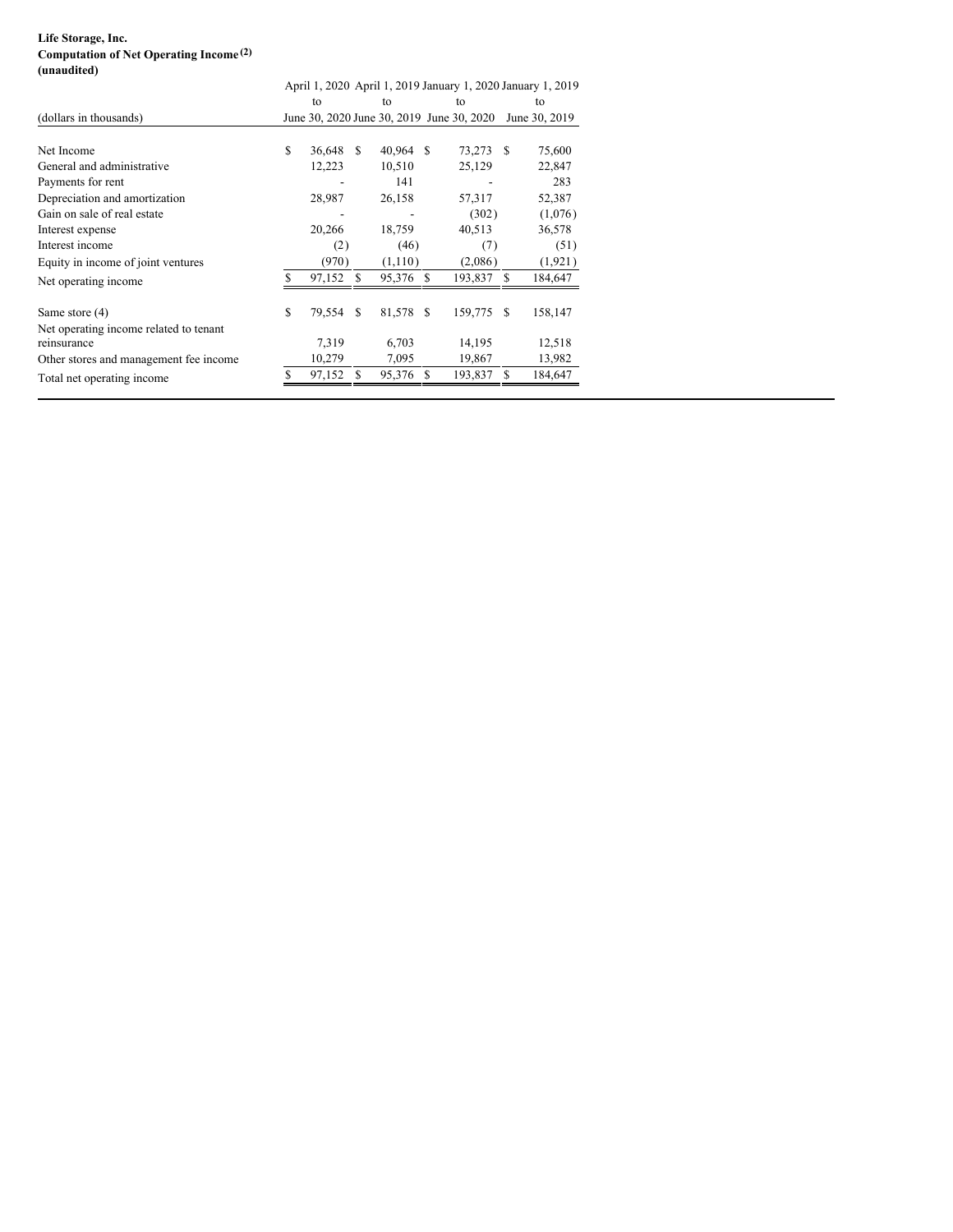#### **Life Storage, Inc. Quarterly Same Store Data (3) (4) 517 mature stores owned since 12/31/18 (unaudited)**

|                                                   | April 1, 2020 April 1, 2019 |    |                                    |                  |                                    |            |
|---------------------------------------------------|-----------------------------|----|------------------------------------|------------------|------------------------------------|------------|
|                                                   | to                          |    | to                                 |                  | Percentage                         |            |
| (dollars in thousands)                            |                             |    | June 30, 2020 June 30, 2019 Change |                  | Change                             |            |
|                                                   |                             |    |                                    |                  |                                    |            |
| <b>Revenues:</b>                                  |                             |    |                                    |                  |                                    |            |
| Rental income                                     | \$<br>118,896 \$            |    | 120,995 \$(2,099)                  |                  | $-1.7\%$                           |            |
| Other operating income                            | 1,415                       |    | 1,821                              | (406)            | $-22.3\%$                          |            |
| Total operating revenues                          | 120,311                     |    |                                    | 122,816 (2,505)  | $-2.0\%$                           |            |
| <b>Expenses:</b>                                  |                             |    |                                    |                  |                                    |            |
| Payroll and benefits                              | 9,154                       |    | 9,879                              | (725)            | $-7.3\%$                           |            |
| Real estate taxes                                 | 16,135                      |    | 15,249                             | 886              | 5.8%                               |            |
| <b>Utilities</b>                                  | 3,136                       |    | 3,465                              | (329)            | $-9.5\%$                           |            |
| Repairs and maintenance                           | 3,318                       |    | 3,983                              | (665)            | $-16.7\%$                          |            |
| Office and other operating expense                | 3,401                       |    | 3,930                              | (529)            | $-13.5\%$                          |            |
| Insurance                                         | 1,480                       |    | 1,492                              | (12)             | $-0.8\%$                           |            |
| Advertising                                       | 62                          |    | 299                                | (237)            | $-79.3%$                           |            |
| Internet marketing                                | 4,071                       |    | 2,941                              | 1,130            | 38.4%                              |            |
| Total operating expenses                          | 40,757                      |    | 41,238                             | (481)            | $-1.2\%$                           |            |
|                                                   |                             |    |                                    |                  |                                    |            |
| Net operating income (2)                          | \$<br>79,554 \$             |    |                                    | 81,578 \$(2,024) | $-2.5\%$                           |            |
|                                                   |                             |    |                                    |                  |                                    |            |
| QTD Same store move ins                           |                             |    |                                    |                  |                                    |            |
|                                                   | 52,054                      |    |                                    | 53,862 (1,808)   |                                    |            |
| QTD Same store move outs                          | 41,965                      |    |                                    | 47,693 (5,728)   |                                    |            |
| <b>Other Comparable Quarterly Same Store Data</b> |                             |    |                                    |                  |                                    |            |
| (4)                                               |                             |    |                                    |                  |                                    |            |
| (unaudited)                                       |                             |    |                                    |                  |                                    |            |
|                                                   |                             |    | April 1, 2020 April 1, 2019        |                  |                                    |            |
|                                                   |                             |    | to                                 | to               |                                    | Percentage |
|                                                   |                             |    |                                    |                  | June 30, 2020 June 30, 2019 Change | Change     |
| 2019 Same store pool (504 stores)                 |                             |    |                                    |                  |                                    |            |
| Revenues                                          |                             | \$ | 117,834 \$                         |                  | 120,386 \$(2,552)                  | $-2.1\%$   |
| Expenses                                          |                             |    | 39,719                             |                  | 40,224<br>(505)                    | $-1.3\%$   |
| Net operating income                              |                             | \$ | 78,115 \$                          |                  | 80,162 \$(2,047)                   | $-2.6\%$   |
|                                                   |                             |    |                                    |                  |                                    |            |
| 2018 Same store pool (488 stores)                 |                             |    |                                    |                  |                                    |            |
| Revenues                                          |                             | S  | 113,663 \$                         |                  | 116,227\$(2,564)                   | $-2.2\%$   |
| Expenses                                          |                             |    | 38,142                             |                  | 38,635<br>(493)                    | $-1.3\%$   |
|                                                   |                             | \$ | 75,521 \$                          |                  | 77,592 \$(2,071)                   | $-2.7%$    |
| Net operating income                              |                             |    |                                    |                  |                                    |            |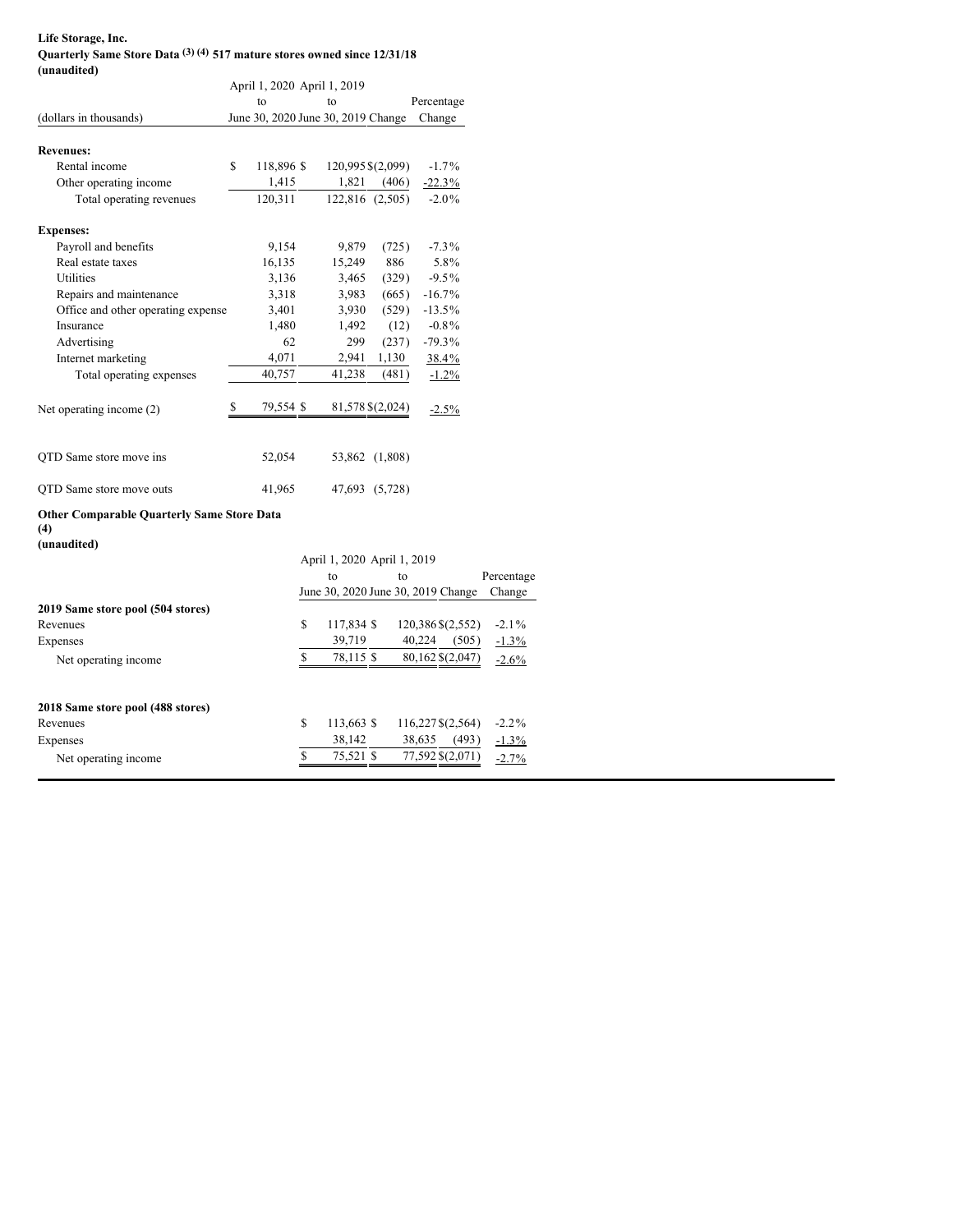#### **Life Storage, Inc. Year to Date Same Store Data (3) (4) 517 mature stores owned since 12/31/18 (unaudited)**

| $($ unuuuttu                            | January 1, 2020 January 1, 2019 |            |                      |                |                 |            |  |  |
|-----------------------------------------|---------------------------------|------------|----------------------|----------------|-----------------|------------|--|--|
|                                         | to                              |            | to                   |                |                 | Percentage |  |  |
| (dollars in thousands)                  | June 30, 2020                   |            | June 30, 2019 Change |                |                 | Change     |  |  |
|                                         |                                 |            |                      |                |                 |            |  |  |
| <b>Revenues:</b>                        |                                 |            |                      |                |                 |            |  |  |
| Rental income                           | S                               | 239,348 \$ |                      |                | 238,223 \$1,125 | $0.5\%$    |  |  |
| Other operating income                  |                                 | 2,866      |                      | 3,396          | (530)           | $-15.6%$   |  |  |
| Total operating revenues                |                                 | 242,214    |                      | 241,619        | 595             | $0.2\%$    |  |  |
| <b>Expenses:</b>                        |                                 |            |                      |                |                 |            |  |  |
| Payroll and benefits                    |                                 | 18,729     |                      |                | 19,968 (1,239)  | $-6.2\%$   |  |  |
| Real estate taxes                       |                                 | 32,270     |                      | 30,497         | 1,773           | 5.8%       |  |  |
| Utilities                               |                                 | 6,671      |                      | 7,360          | (689)           | $-9.4%$    |  |  |
| Repairs and maintenance                 |                                 | 7,262      |                      |                | 9,133 (1,871)   | $-20.5\%$  |  |  |
| Office and other operating expense      |                                 | 7,108      |                      | 7,899          | (791)           | $-10.0\%$  |  |  |
| Insurance                               |                                 | 2,967      |                      | 2,980          | (13)            | $-0.4\%$   |  |  |
| Advertising                             |                                 | 124        |                      | 597            | (473)           | $-79.2\%$  |  |  |
| Internet marketing                      |                                 | 7,308      |                      | 5,038          | 2,270           | 45.1%      |  |  |
| Total operating expenses                |                                 | 82,439     |                      | 83,472         | (1,033)         | $-1.2\%$   |  |  |
| Net operating income (2)                | S                               | 159,775 \$ |                      |                | 158,147\$ 1,628 | $1.0\%$    |  |  |
| <b>YTD</b> Same store move ins          |                                 | 97,549     |                      |                | 99,484 (1,935)  |            |  |  |
| YTD Same store move outs                |                                 | 85,259     |                      |                | 92,036 (6,777)  |            |  |  |
| Life Storage, Inc.                      |                                 |            |                      |                |                 |            |  |  |
| <b>Other Data - unaudited</b>           | Same Store (3)                  |            |                      | All Stores (5) |                 |            |  |  |
|                                         | 2020                            | 2019       | 2020                 |                | 2019            |            |  |  |
| Weighted average quarterly<br>occupancy | 91.0%                           | 90.8%      | 90.0%                |                | 90.3%           |            |  |  |
| Occupancy at June 30                    | 91.9%                           | 91.5%      | 91.0%                |                | 90.8%           |            |  |  |
| Rent per occupied square foot           | \$14.09                         | \$14.48    | \$14.12              | \$14.27        |                 |            |  |  |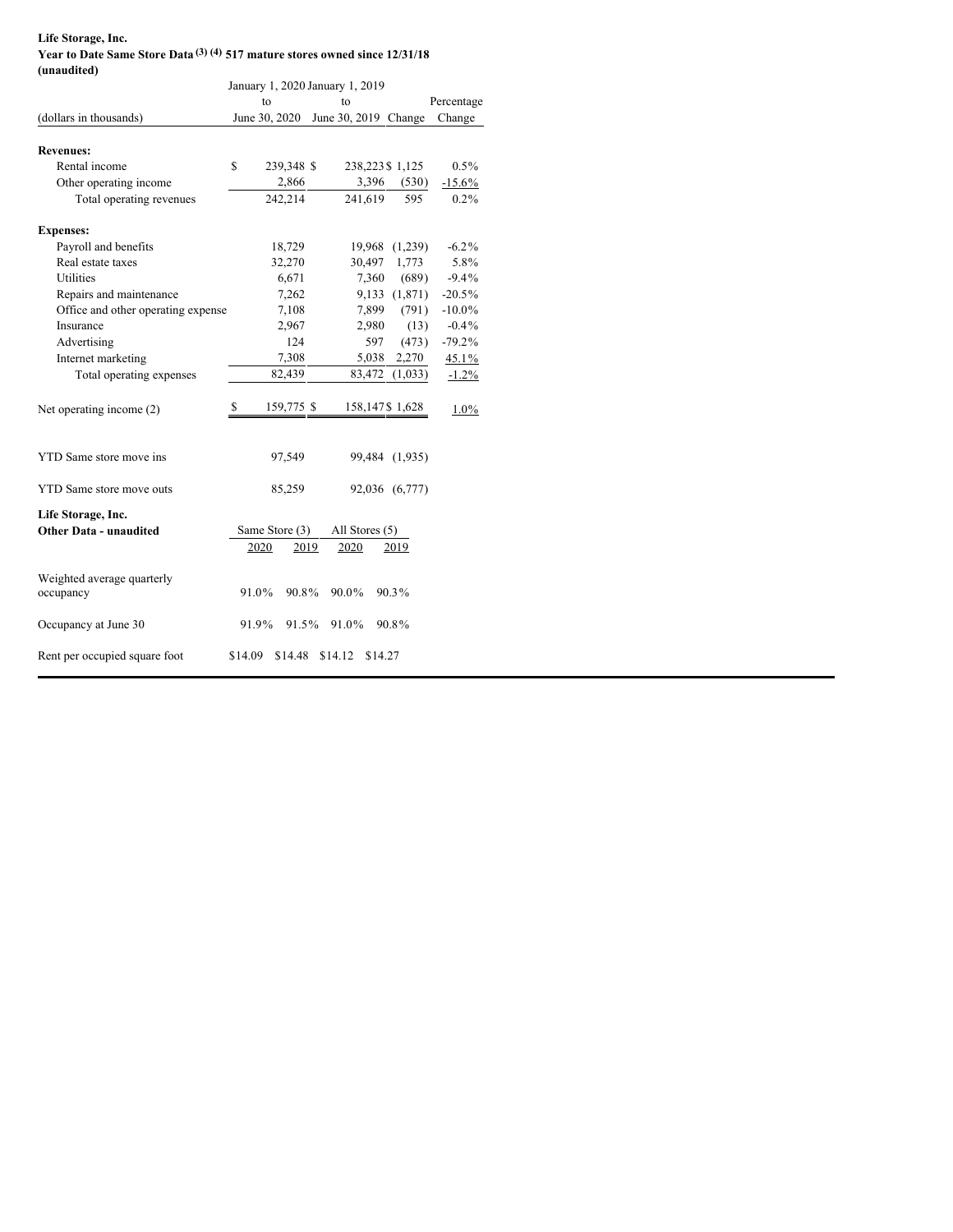## **Life Storage, Inc. Other Data - unaudited (continued)**

#### Investment in Storage Facilities: (unaudited)

The following summarizes activity in storage facilities during the six months ended June 30, 2020:

| Beginning balance                                             | S. | 4,749,473 |
|---------------------------------------------------------------|----|-----------|
| Property acquisitions                                         |    | 122,623   |
| Improvements and equipment additions:                         |    |           |
| Expansions                                                    |    | 13,486    |
| Roofing, paving, and equipment:                               |    |           |
| Stabilized stores                                             |    | 7,142     |
| Recently acquired stores                                      |    | 465       |
| Change in construction in progress (Total CIP \$34.2 million) |    | 5,388     |
| Dispositions and Impairments                                  |    | (201)     |
| Storage facilities at cost at period end                      |    | 4,898,376 |

| Comparison of Selected G&A Costs (unaudited)        | <b>Ouarter Ended</b> |                |                             |  |  |  |
|-----------------------------------------------------|----------------------|----------------|-----------------------------|--|--|--|
|                                                     |                      |                | June 30, 2020 June 30, 2019 |  |  |  |
| Management and administrative salaries and benefits | \$                   | 6,704 \$       | 6,467                       |  |  |  |
| Training                                            |                      | 186            | 239                         |  |  |  |
| Call center                                         |                      | 750            | 758                         |  |  |  |
| Life Storage Solutions costs                        |                      | 150            | 224                         |  |  |  |
| Income taxes                                        |                      | 871            | 850                         |  |  |  |
| Legal, accounting and professional                  |                      | 911            | 938                         |  |  |  |
| Lawsuit settlement                                  |                      |                | (1,651)                     |  |  |  |
| Other administrative expenses (6)                   |                      | 2,651          | 2,685                       |  |  |  |
|                                                     | \$                   | 12,223<br>- \$ | 10,510                      |  |  |  |
| Net rentable square feet                            |                      | June 30, 2020  |                             |  |  |  |
| Wholly owned properties                             | 40,491,810           |                |                             |  |  |  |
| Joint venture properties                            | 8,932,759            |                |                             |  |  |  |
| Third party managed properties                      | 14,689,615           |                |                             |  |  |  |

|                                                | June 30, 2020 June 30, 2019 |            |
|------------------------------------------------|-----------------------------|------------|
| Common shares outstanding                      | 46.918.445                  | 46,650,391 |
| <b>Operating Partnership Units outstanding</b> | 243.966                     | 248,466    |

(1) We believe that Funds from Operations ("FFO") provides relevant and meaningful information about our operating performance that is necessary, along with net earnings and cash flows, for an understanding of our operating results. FFO adds back historical cost depreciation, which assumes the value of real estate assets diminishes predictably in the future. In fact, real estate asset values increase or decrease with market conditions. Consequently, we believe FFO is a useful supplemental measure in evaluating our operating performance by disregarding (or adding back) historical cost depreciation.

64,114,184

Funds from operations is defined by the National Association of Real Estate Investment Trusts, Inc. ("NAREIT") as net income available to common shareholders computed in accordance with generally accepted accounting principles ("GAAP"), excluding gains or losses on sales of properties, plus impairment of real estate assets, plus depreciation and amortization and after adjustments to record unconsolidated partnerships and joint ventures on the same basis. We believe that to further understand our performance, FFO should be compared with our reported net income and cash flows in accordance with GAAP, as presented in our consolidated financial statements.

Our computation of FFO may not be comparable to FFO reported by other REITs or real estate companies that do not define the term in accordance with the current NAREIT definition or that interpret the current NAREIT definition differently. FFO does not represent cash generated from operating activities determined in accordance with GAAP, and should not be considered as an alternative to net income (determined in accordance with GAAP) as an indication of our performance, as an alternative to net cash flows from operating activities (determined in accordance with GAAP) as a measure of our liquidity, or as an indicator of our ability to make cash distributions.

(2) Net operating income or "NOI" is a non-GAAP (generally accepted accounting principles) financial measure that we define as total continuing revenues less continuing property operating expenses. NOI also can be calculated by adding back to net income: interest expense, impairment and casualty losses, operating lease expenses, depreciation and amortization expense, any losses on sale of real estate, acquisition related costs, general and administrative expense, and deducting from net income: income from discontinued operations, interest income, any gains on sale of real estate, and equity in income of joint ventures. We believe that NOI is a meaningful measure to investors in evaluating our operating performance, because we utilize NOI in making decisions with respect to capital allocations, in determining current property values, and in comparing period-to-period and market-to-market property operating results. Additionally, NOI is widely used in the real estate industry and the self-storage industry to measure the performance and value of real estate assets without regard to various items included in net income that do not relate to or are not indicative of operating performance, such as depreciation and amortization, which can vary depending on accounting methods and book value of assets. NOI should be considered in addition to, but not as a substitute for, other measures of financial performance reported in accordance with GAAP, such as total revenues, operating income and net income.

(3) Includes the stores owned and/or managed by the Company for the entire periods presented that are consolidated in our financial statements. Does not include unconsolidated joint ventures or other stores managed by the Company.

(4) Revenues and expenses do not include items related to tenant reinsurance.

(5) Does not include unconsolidated joint venture stores or other stores managed by the Company.